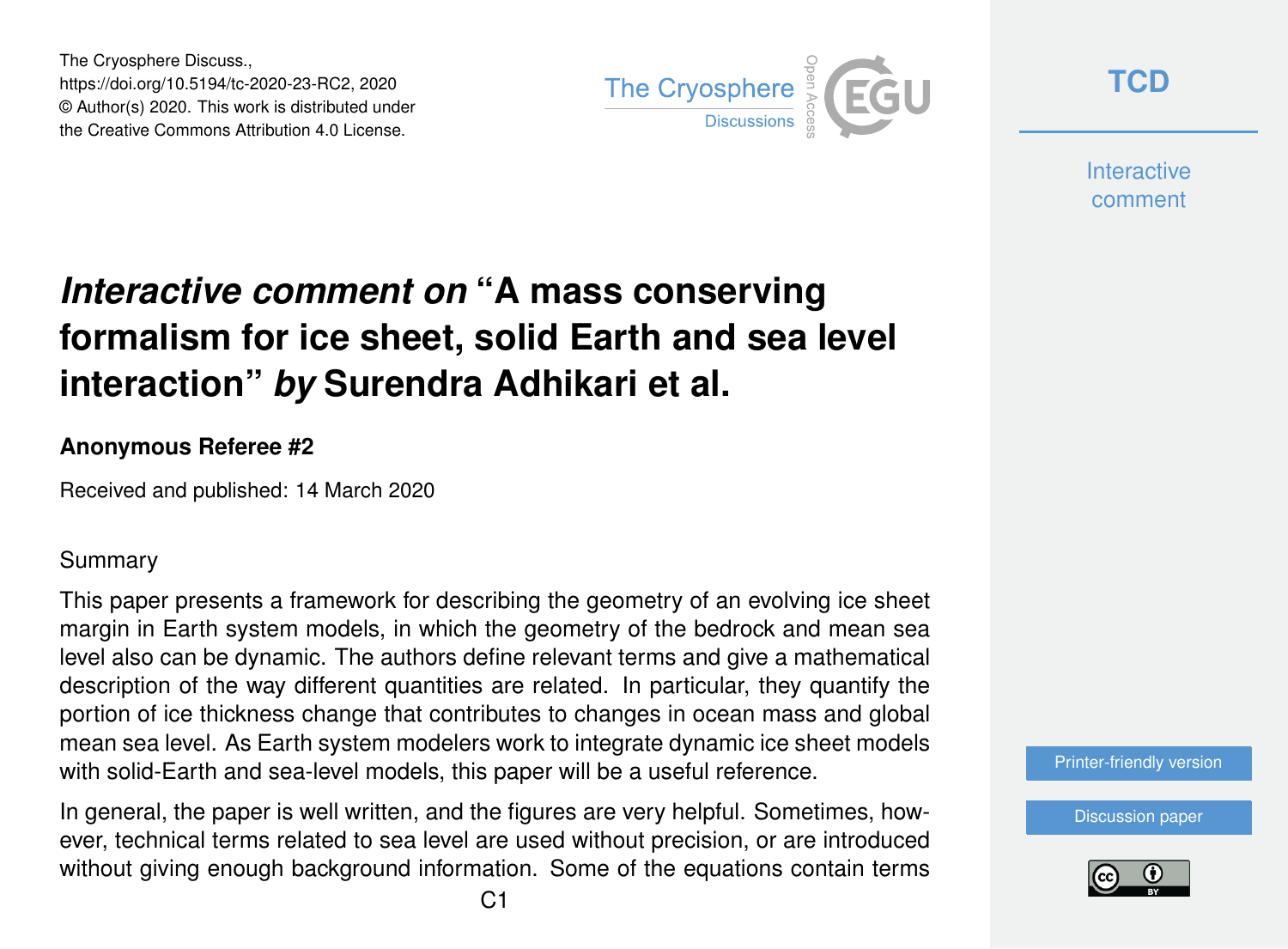that are not clearly defined or explained physically. In the comments below, I suggest where the exposition could be improved, especially for readers approaching these concepts for the first time.

Also, the text refers to "traditional" or "customary" approaches of estimating sea-level contributions from ice sheets based on the change in height above flotation, in contrast to the approach described here. It would be helpful to see some specific examples of customary approaches from published papers, with estimates of the magnitude and sign of the associated errors. This would enable readers to better assess the value of the proposed formalism.

#### Major comments

p. 1, Title: The title includes the words "mass conserving", but in the text I did not find an operational definition of what this means in an ESM with evolving ice sheets. Please provide such a definition, and perhaps an example of how mass conservation would be violated.

Also, the title implies that there will be a detailed analysis of ice-sheet interactions with solid Earth and sea level, but the actual scope seems narrower: to accurately compute the contribution of dynamic ice sheets to barystatic sea level rise (i.e., the sea-level component associated with a redistribution of mass between land-based ice and the ocean) in ESMs. I suggest a revised title that better reflects the scope.

p. 1, Abstract: The abstract is very general and does not provide a clear sense of the scope of the paper. If a central goal is to describe how to accurately compute the ice sheet contribution to barystatic sea level rise, then this goal should be clearly stated.

p. 1, l. 1: Although I am fully in favor of including dynamic ice sheets in ESMs, I would not go so far as to suggest that "any Earth System model" already includes them. For some ESMs, ice sheets are still on the back burner.

p. 2, l. 2: "Defining geometry". I am not sure what this means–something like defining

**Interactive** comment

[Printer-friendly version](https://www.the-cryosphere-discuss.net/tc-2020-23/tc-2020-23-RC2-print.pdf)

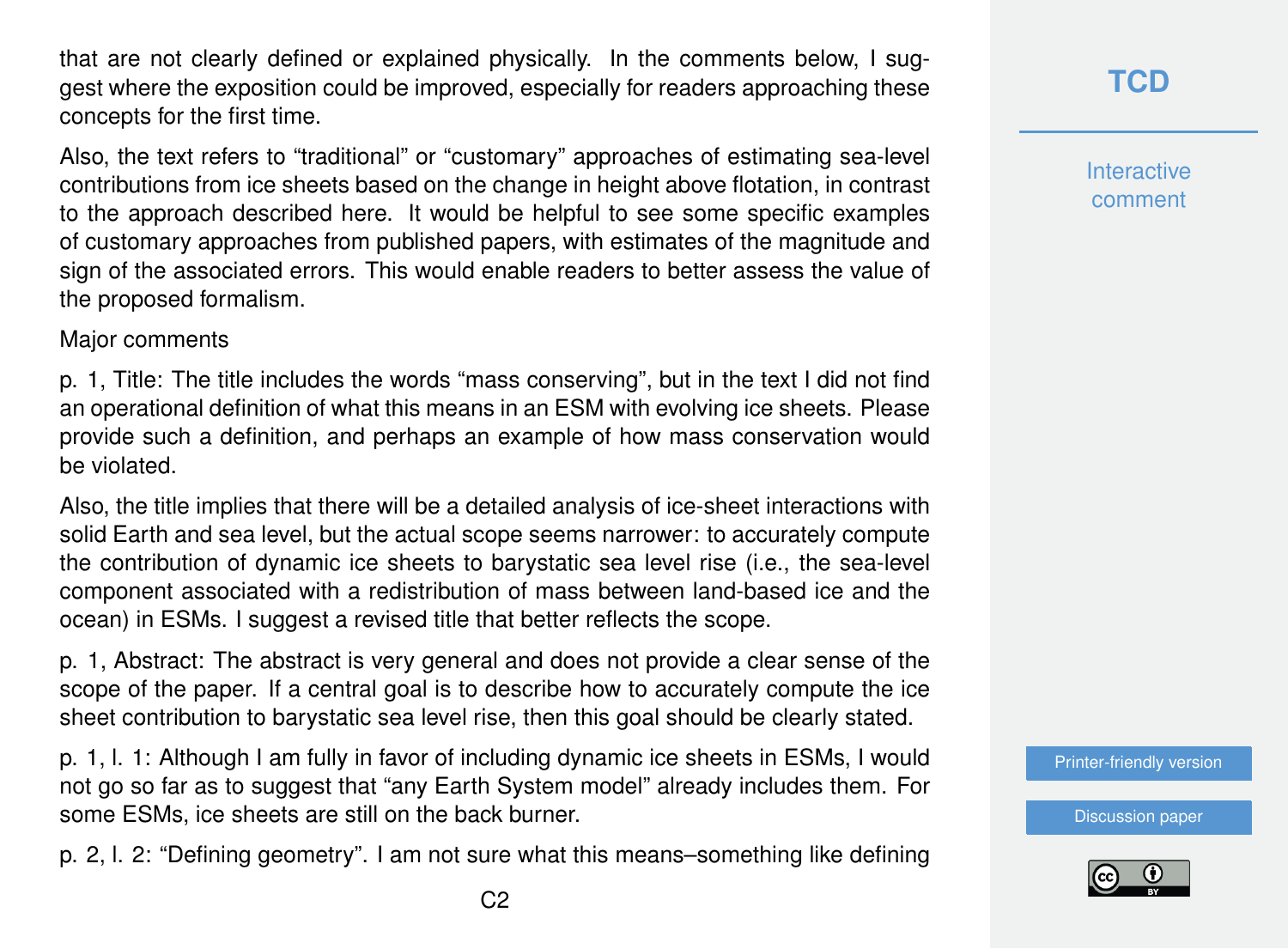geometric concepts that are relevant to models with dynamic ice sheets?

p. 2, l. 4: "future debate and reconciliation." Ideally, the concepts are set forth clearly in a way that leads to greater mutual understanding and less debate.

p. 2, l. 5: "basic configuration setup". I am not sure what this means. It seems an odd way to describe what seem to be theoretical or analytical frameworks.

p. 2, l. 8: I am not clear why these previous analyses are referred to as "traditional configurations." The word "traditional" suggests a contrast with something novel and untraditional to be introduced here. However, I don't see this work as heading off in a different direction from the cited papers, but rather as clarifying concepts that are particularly relevant for ESMs. As above, "configuration" doesn't seem to be the right word.

p. 2, l. 13: Similarly, what is meant by "traditional theory for ice-bedrock-ocean interface changes"?

p. 2, l. 25: "sea surface elevation". This is an ambiguous term; it can refer either to the mean (on some appropriate time scale) or to a quantity that varies on short time and spatial scales. There is some explanation below, but it is better to be as clear as possible when introducing the quantity S(omega,t). I think that what is meant here is what Gregory et al. (2019) call "mean sea level", a term they recommend in place of the deprecated term "mean sea surface." If S is actually meant to represent the geoid, which is not quite the same as mean sea level, then this should be stated clearly.

In general, Gregory et al. (2019) is a comprehensive, carefully written reference. I suggest that the authors adopt similar terminology, paraphrasing and referring to that paper as appropriate.

p. 2, l. 26: What is the International Terrestrial Reference Frame, and how is it defined? Is it similar to what Gregory et al. (2019) call the reference ellipsoid?

p. 2, l. 32: It is stated first that S is highly variable in space and time, and then it is stated

**Interactive** comment

[Printer-friendly version](https://www.the-cryosphere-discuss.net/tc-2020-23/tc-2020-23-RC2-print.pdf)

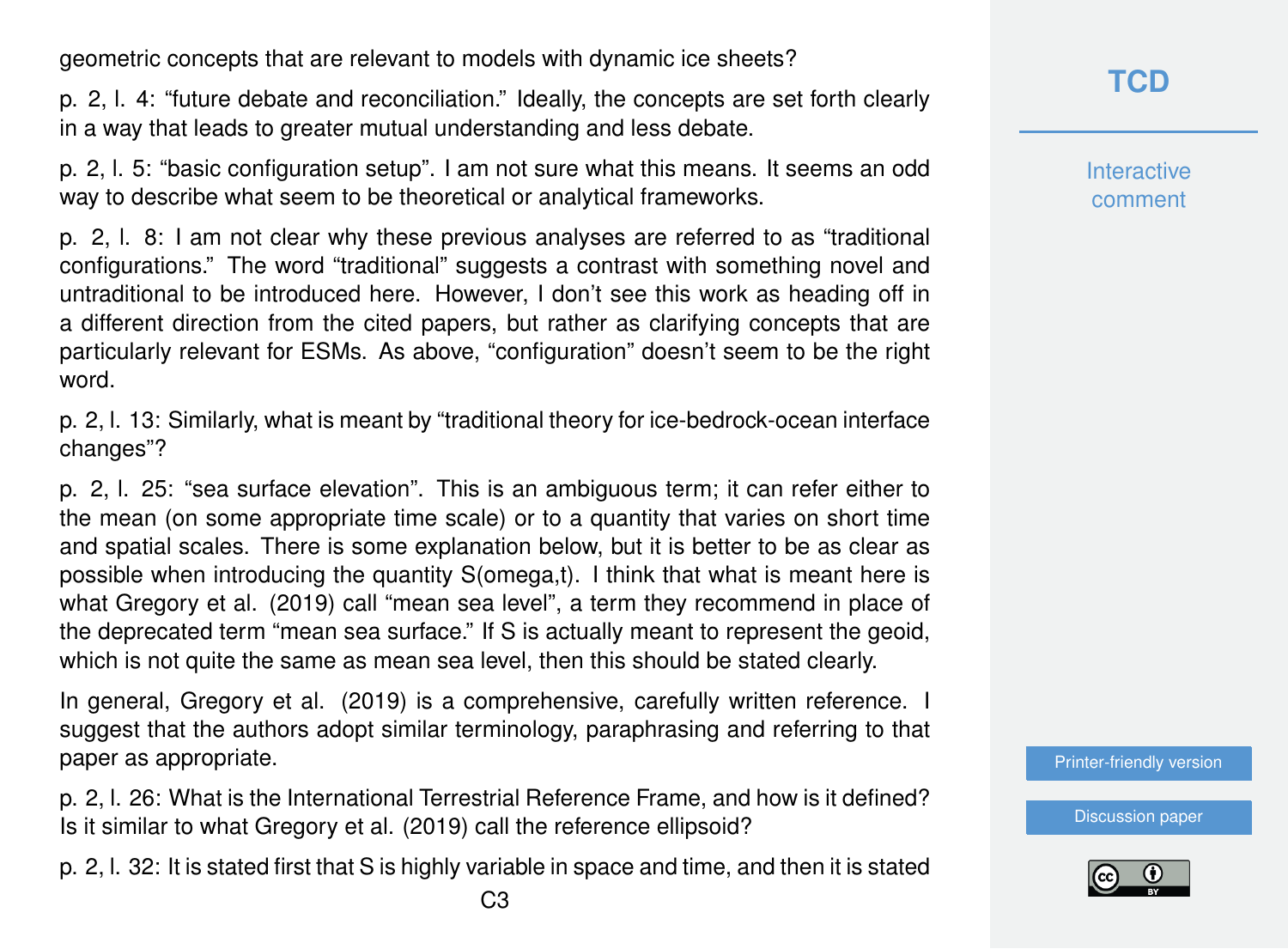that S is quasi-static and does not, in fact, include short-term dynamic processes. Please use S only to refer to quasi-static mean sea level, and use a different term when discussing short-term dynamics.

p. 3, l. 5: "Sea level" is another ambiguous term, as discussed by Gregory et al. I suggest "mean sea level."

p. 3, l. 5: "represents an equipotential surface whose spatial pattern mimics the geoid." This is confusing. First, how is the geoid defined? Gregory et al. define it as the geopotential surface chosen so that the volume between the geoid and the sea floor is equal to the time-mean volume of sea water (including the liquid-water equivalent of floating ice) in the ocean. Second, what is meant by "mimics" the geoid? Does "mimics" mean "is equivalent to", or "is similar to"? If the latter, in what way does S(omega,t) differ? If S is mean sea level, then it is not an equipotential surface; for instance, mean sea level has a higher geopotential on one side of the Gulf Stream or ACC than the other. (Though it could be convenient to define S as an equipotential surface in areas not covered by ocean.)

p. 3, l. 11: Since ocean and ice have variable density, it would be clearer to refer to rho\_o and rho\_i as reference densities.

p. 3, l. 12: "sea surface relative to the seafloor". I suggest "local mean sea level relative to the seafloor".

p. 4, Eq. (3): Why are the ocean and land functions undefined at coastlines and grounding lines? Is it problematic not to include them in one domain or the other?

p. 4, l. 7: Please say precisely what is meant by "connected to the open ocean". I would guess that the connected regions include marginal seas (e.g., the Mediterranean) but not inland lakes (e.g., the Great Lakes). Also, one needs an operational definition of the open ocean before defining a connection to the open ocean.

p. 4, l. 17: "is connected to" is more precise than "is in direct contact with"

**[TCD](https://www.the-cryosphere-discuss.net/)**

**Interactive** comment

[Printer-friendly version](https://www.the-cryosphere-discuss.net/tc-2020-23/tc-2020-23-RC2-print.pdf)

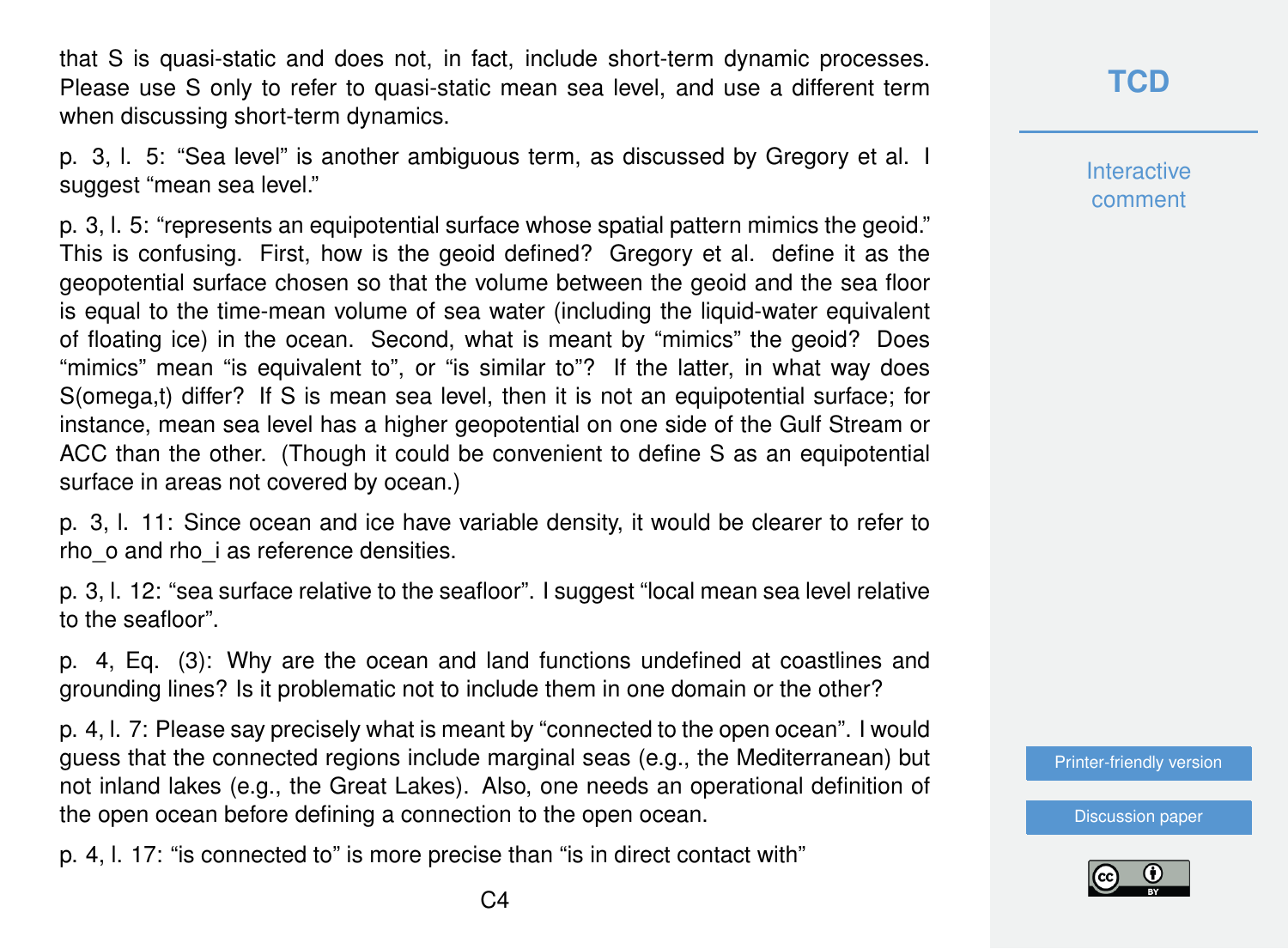p. 4, l. 23: Are there published examples of frameworks (i.e., "traditional theory") that cannot handle pinning points? It seems natural to define the ice domain as in Eq. (4), and I'm not aware of frameworks with a different or less natural definition.

p. 4, l. 24: Which "employed assumption" is being referenced here? Maybe the assumption that only ice that is part of the ocean domain is included within the floating ice mask?

p. 4, l. 27: "the first generation of Earth system models". I'm not sure we are still in the first generation, since ESMs have been around for about a decade. Maybe "current Earth system models".

p. 5, Eq. (6): Why is the grounded mask needed in this expression, if it is true that  $H =$ H 0 for floating ice shelves?

p. 5, l. 8: What is the referent in "it can be negative"?

p. 5, l. 21: What is meant by "directly affects"? Is this just the (fairly trivial) statement that some, but not necessarily all, of the net change in ice mass results in a change in ocean mass?

p. 5, ll. 21-22: "Quantifying the fraction of ice mass change that contributes to sea level. . ." I thought that this was the main point of the section. In what sense is it analytically unapproachable and beyond the scope of the study?

p. 5, l. 23: "Despite the assumption. . ." Which assumption? If the reference is to the assumption that "the net change in ice sheet mass directly affects the ocean mass", I'm not sure there is a contradiction, but I'm not clear on the precise meaning of the assumption.

p. 5, l. 27: "...yields some error." After reading this statement, I was expecting to see quantitative error estimates later in the text. There is an illustration in Fig. 3, but is it possible to state the typical order of magnitude of the error? For instance, is it closer to 1% or 10%?

**[TCD](https://www.the-cryosphere-discuss.net/)**

**Interactive** comment

[Printer-friendly version](https://www.the-cryosphere-discuss.net/tc-2020-23/tc-2020-23-RC2-print.pdf)

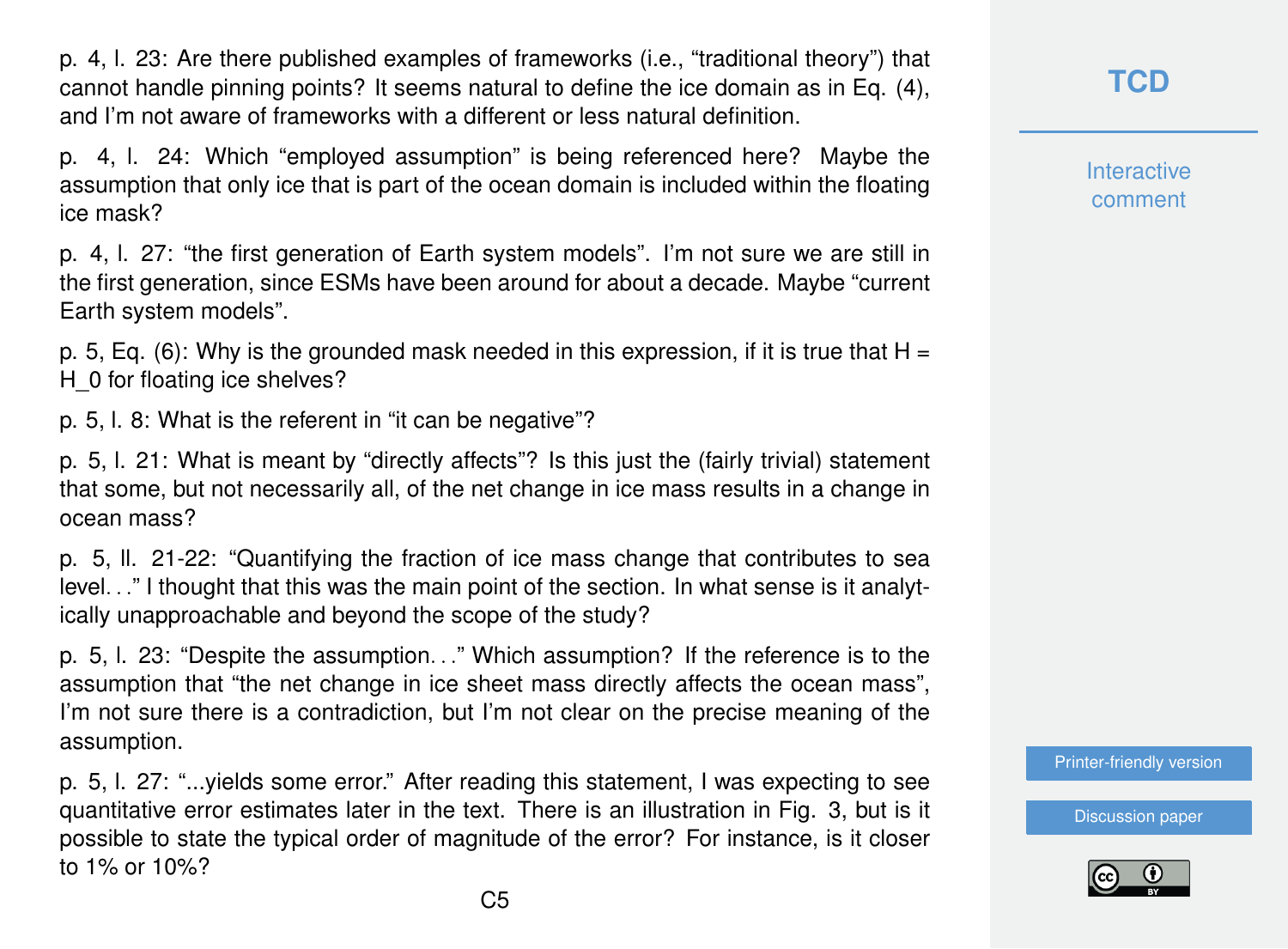p. 5, l. 28: Please say precisely what is meant by "contributes to sea level". For example, if an ice sheet loses mass, the geoid will change because of gravitational and rotational effects, but these changes aren't part of DeltaH\_S. What is meant, I think, is the part of the ice loss that adds to the mass of the ocean, i.e. the barystatic sea-level component. If so, then barystatic SLR and related terms should be defined here or earlier.

p. 5, l. 30: Since this is a central equation in the paper, I would like to see a clearer description of the physical meaning of each term, and when appropriate a derivation. I convinced myself that the first two terms on the RHS are correct, but I was not able to derive the third term or understand the physical motivation. In the text, the closest thing to an explanation is on p. 7, l. 20: "The last term in the equation accounts for the fact that fresh water density evolves during the accretion and ablation of ice, whereas the average ocean water density in the vicinity of the grounding line acts to determine the ablation height." This is confusing, in part because freshwater density rho\_w is a physical constant that does not evolve. Please provide a clearer explanation and, if possible, a supporting figure.

p. 6, Figure 2: The figure and caption are helpful, especially panels a and b with the four different regimes.

p. 7, ll. 3ff: The text refers to three distinct "regimes", whereas Fig. 2 refers to four regimes that are defined differently from the regimes in the text. Please use the term "regimes" consistently. In the text, paragraph 1 corresponds to the first term on the RHS of Eq. (7), and paragraph 2 to the second and third terms. But as stated above, the explanation of the third term is not clear. Perhaps revise so that paragraph 2 addresses the second term and paragraph 3 the third term. Then the current paragraph 3 would become a short paragraph 4.

p. 7, l. 19: Could you give an example of when the magnitude of the change in H\_F would be equal to the magnitude of the change in H, and when it would be less?

# **[TCD](https://www.the-cryosphere-discuss.net/)**

**Interactive** comment

[Printer-friendly version](https://www.the-cryosphere-discuss.net/tc-2020-23/tc-2020-23-RC2-print.pdf)

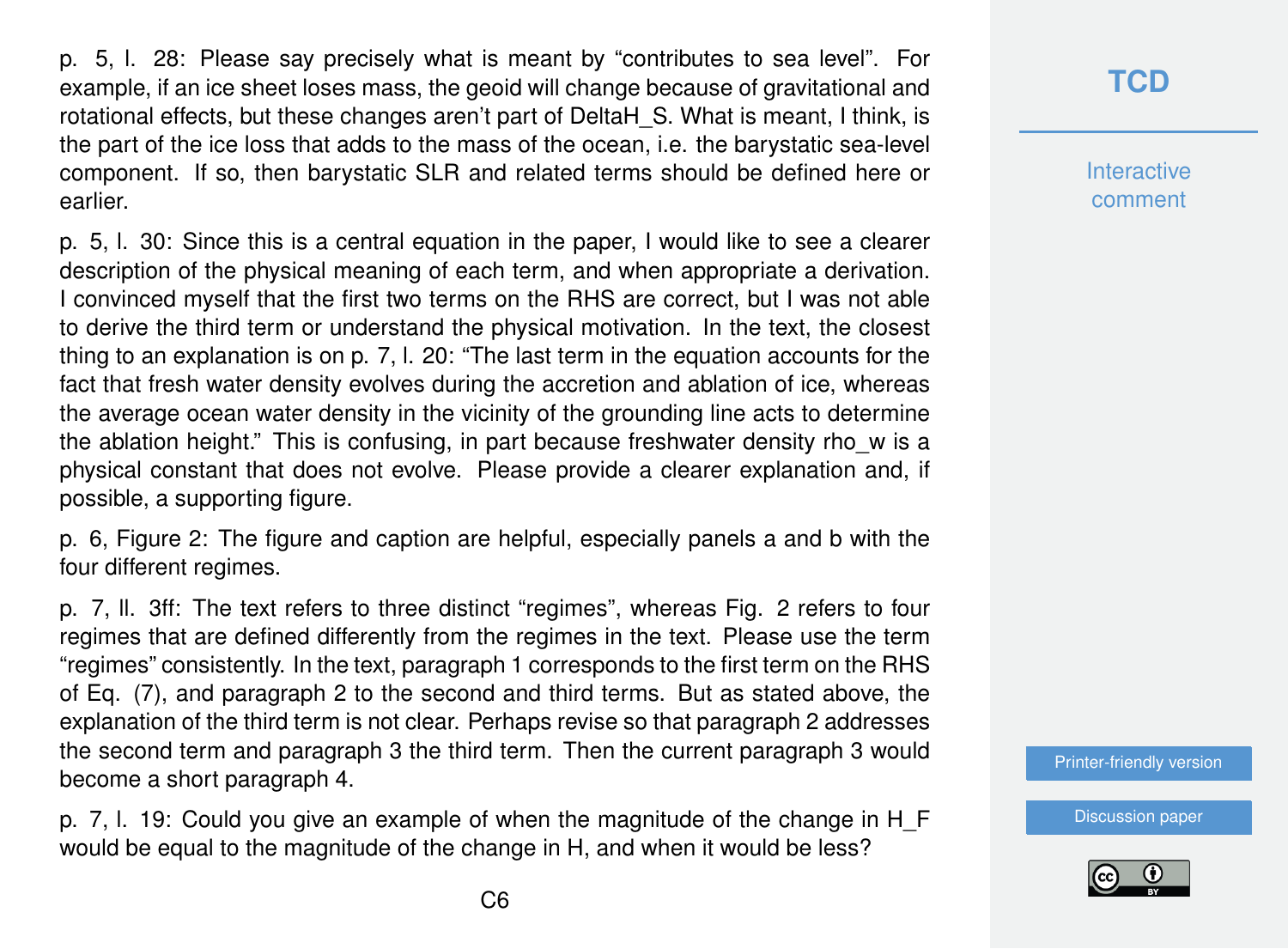p. 7, ll. 29ff: I am confused about the difference between events in regimes 1 and 2. My understanding is that regime 1 consists of regions that are grounded at both the start and end of the simulation, whereas regime 2 consists of regions that transition from grounded to floating during the simulation. If so, this should be stated clearly.  $\hat{A}$  $\hat{A}$  $\hat{C}$  For regime 1, it is stated that DeltaH  $\hat{S}$  is different from DeltaH  $\hat{F}$  because of "evolving bedrock and sea level". Are bedrock and sea level not evolving in regime 2? Or is the point rather that in region 1, the ice remains grounded throughout the simulation, and therefore the entire DeltaH contributes to DeltaH\_S, whereas DeltaH differs from deltaH F because of bedrock changes?  $\tilde{a}$ A $\tilde{c}$  For regime 2, it is stated that the discrepancy is due to the "missing fraction of newly grounded or newly floating ice." I am not sure what this means. I understand why DeltaH\_S differs from DeltaH in this region, but not why DeltaH\_F differs from DeltaH\_S.

p. 7, l. 30: Please say more precisely what is meant by the "customary approach of using DeltaH F." Can you cite specific examples in the literature in which the ice-sheet contribution to SLR was derived from DeltaH\_F, yielding a significant error? In the literature (beyond this specific example from Larour et al. (2019)), do the errors have a systematic sign? Are these errors prevalent in ice sheet models that include isostatic adjustment (i.e., where DeltaH\_S could have been computed accurately, but DeltaH\_F was reported instead)? Or is the problem that most ice sheet models ignore isostatic adjustment, so that they are missing a key term needed to compute deltaH\_S?

Also, can you state the magnitude of the systematic error? That is, what is the magnitude of the integrated error in Fig. 3 panel c, relative to the integrated value of deltaH F?

p. 8, Fig. 3: In addition to the 2D fields, it would be useful to show a graph consisting of time series of the area-integrated values of H\_S and H\_F. This graph could show not only the total values, but also the values computed separately for regions 1, 2, and 3. Also, please cite Larour et al. (2019) in the caption.

# **[TCD](https://www.the-cryosphere-discuss.net/)**

**Interactive** comment

[Printer-friendly version](https://www.the-cryosphere-discuss.net/tc-2020-23/tc-2020-23-RC2-print.pdf)

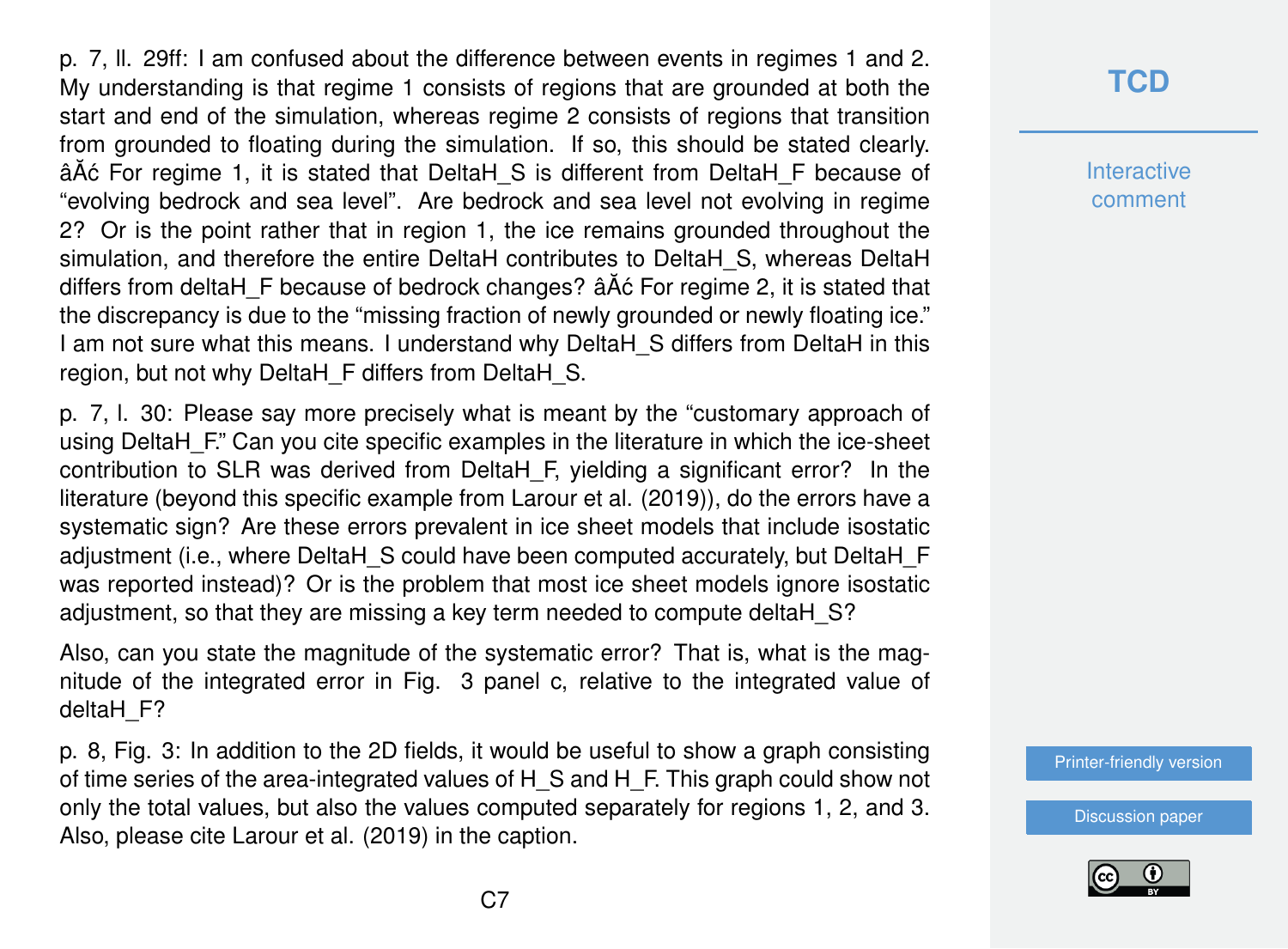p. 8, l. 6: Here, barystatic sea level change is finally defined. I suggest introducing and defining this concept earlier in the paper. Also "ocean mass-related" is a bit vague; I suggest phrasing similar to that of N19 in Gregory et al. (2019): e.g. "the part of global-mean sea-level rise which is due to the addition to the ocean of water mass that formerly resided within the land area as land water storage or land ice." Then DeltaRˆI, introduced below, would be the land-ice contribution, and DeltaRˆL would be the contribution from other land terms.

p. 8, Eq. (8): The term on the LHS includes a subscript, a superscript, and an overbar, without immediately saying what these things mean. I suggest a more gradual and systematic introduction to the notation. Also, could you explain why the denominator contains rho w instead of rho\_o? At first, I assumed that the denominator represents the mass of the ocean, but I think the reason for rho w is that we are converting a mass of fresh ice into an equivalent ocean volume, ignoring halosteric effects. Again, a more detailed physical explanation would be helpful.

p. 8, Eq. (9): This equation introduces several more terms without preamble, and the reader has to study the following paragraph carefully to translate each term. Please rewrite in a way that is gentler for the reader.

p. 9, ll. 7-9. I am not clear on the meaning of the third and fourth ("past") terms, and how these terms change the ocean mass. I understand that past ice-sheet changes affect sea level through ongoing glacial isostatic adjustment, but isn't GIA included in term 6, the vertical-land-motion term?

A more general comment: It could be easier for the reader if the text were organized from general to specific, instead of specific to general. That is, first define the various kinds of sea-level rise, introduce notation, and state the various source terms. Then state that this paper is focused on R I<sup>^</sup>C, as computed in equation (8) based on DeltaH S. Finally, show how to compute DeltaH S. This would be a fairly major rewrite, and I don't want to be too prescriptive, but it is challenging for readers to introduce basic

## **[TCD](https://www.the-cryosphere-discuss.net/)**

**Interactive** comment

[Printer-friendly version](https://www.the-cryosphere-discuss.net/tc-2020-23/tc-2020-23-RC2-print.pdf)

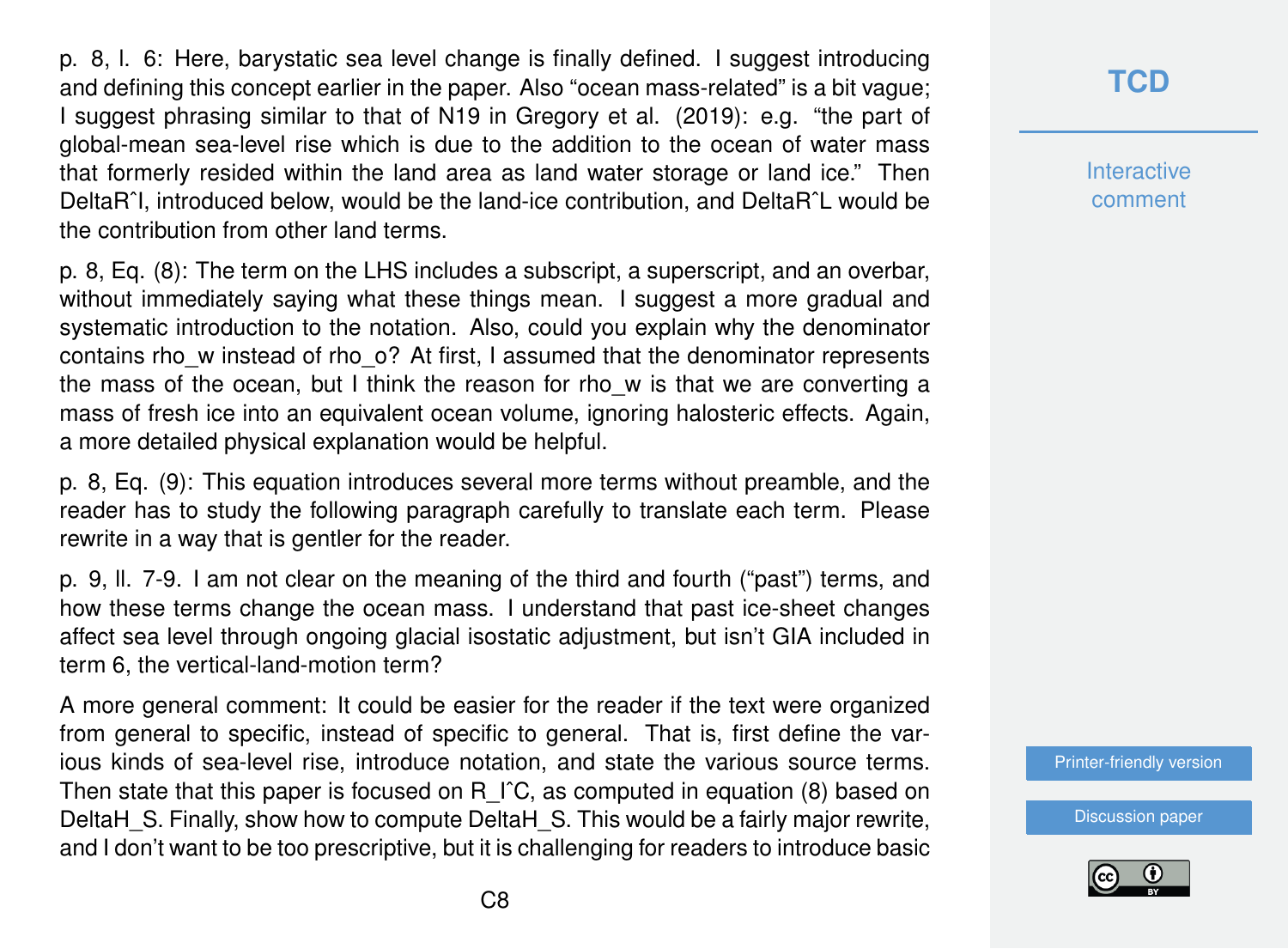concepts just a page or two before the conclusions.

p. 9, l. 16: When deltaM is described as a mass-conserving field, is this equivalent to saying that its global integral is zero? Also, is it strictly true that rho\_i\*deltaH\_S is equal to the change in ice mass at each location? Here, I'm wondering about the third term in Eq. (7); is that term associated with a change in the local mass per unit area?

p. 9, Conclusions: As mentioned above, it would be helpful to quantify the benefits of the new methods, e.g. by estimating the errors associated with the older methods.

#### Minor corrections

p. 1, l. 6: "and include the ice shelves and adjacent ocean mass". The phrasing is awkward. Please use a parallel grammatical construction.

p.1, l. 7: "is" -> "can be"?

- p. 1, l. 15: "grounding line" -> "grounding lines"
- p. 1, l. 17: Delete "involved"
- p. 2, l. 2: "first order" -> "first-order"
- p. 2, l. 28: Delete "for"
- p. 3, l. 5: "refer" -> "refer to"
- p. 4, l. 30:"ice sheet driven" -> "ice-sheet-driven"
- p. 4, l. 32: "far field" -> "far-field"
- p. 5, l. 2: Add "the" after "estimate"
- p. 5, l. 20: "farfield" -> "far-field"
- p. 5, l. 26: Add a comma after "below"
- p. 6, l. 7: "predict"  $\rightarrow$  "predicts"

**Interactive** comment

[Printer-friendly version](https://www.the-cryosphere-discuss.net/tc-2020-23/tc-2020-23-RC2-print.pdf)